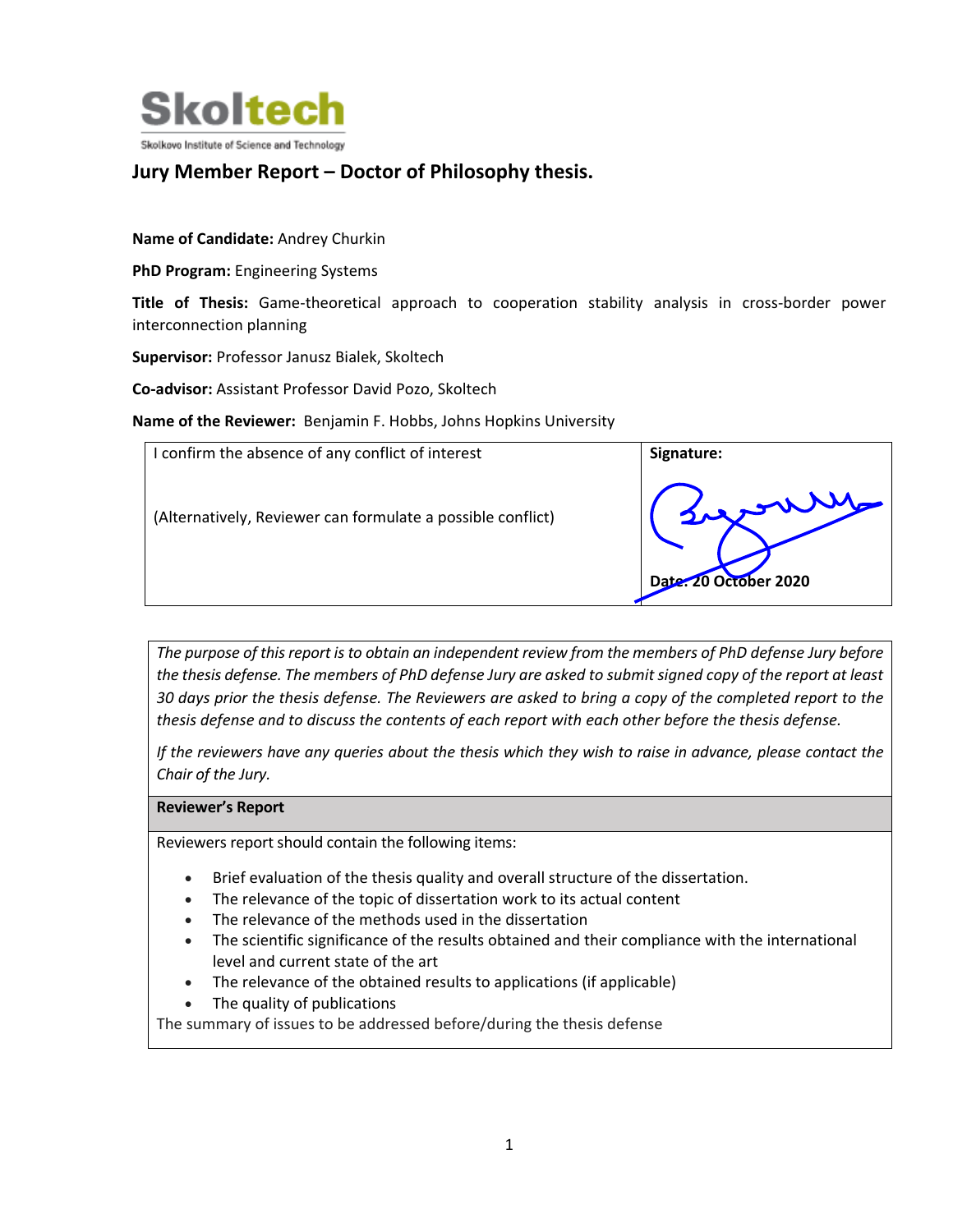# **Brief evaluation of the thesis quality and overall structure of the dissertation**

Overall, thesis is excellent. It pushes the state of the art of the use of cooperative games in transmission expansion planning forward significantly by considering optimal modification of plans to constrain distributions of benefits in ways that might promote negotiation agreement ("stability of the grand coalition"). This seems to be a new model formulation in cooperative games in general, not just in power systems, and as such, I believe it deserves being published in a more general economic journal as well (such as the Journal of Regulatory Economics). The contribution of this thesis is consistent with the expectations for dissertations at internationally prominent research universities.

Further, although there were significant practical problems in implementing and applying the model to the case study, the candidate is to be congratulated for having largely overcome these. Also, the literature survey is thorough compared to most dissertations, and the network citation analysis is a highly insightful and complete way to structure a literature survey. I do note some omissions in the literature review. The writing is of excellent quality.

In terms of the thesis' practical contribution, in my experience, the cooperative game framework is very useful to the World Bank and other international funding agencies. This thesis points out some very important ways in which the solutions could be made more relevant to real situations and more informative to negotiations.

I do note some ways in which the thesis would be more complete, and suggestion some enhancements that would be desirable prior to a defense if practicable. Notably inclusion of Gately's seminal contribution in the literature network analysis; discussion of equilibrium manipulation strategies in the context of the simple Chapter 4 examples; and careful introduction and justification of the models of Chapter 5 (especially the assumption that the same line investments must apply to all subcoalitions – this feels restrictive). These suggestions are discussed in detail below. These are not fundamental objections to the thesis, but the thesis would be enhanced if they were addressed.

Other issues that could be addressed prior to or during the defense include the empirical and normative arguments in favor or against alternative cooperative game concepts; and the properties of Chapter 5's models (see detailed comments about, e.g., the properties of the solution that uses (5.19) as the objective).

The quality of publications is sufficient, and I anticipate that based on the importance of the thesis' contributions that additional very high quality journal articles will be provided.

## **OTHER DETAILED COMMENTS APPENDED**

## **Provisional Recommendation**

*I recommend that the candidate should defend the thesis by means of a formal thesis defense.* 

*NOTE: I recommend that the candidate consider making some of the changes suggested, which are relatively minor in scope but would improve the readability and completeness of the thesis. I believe these would take a week or so and can be completed prior to the scheduled defense.*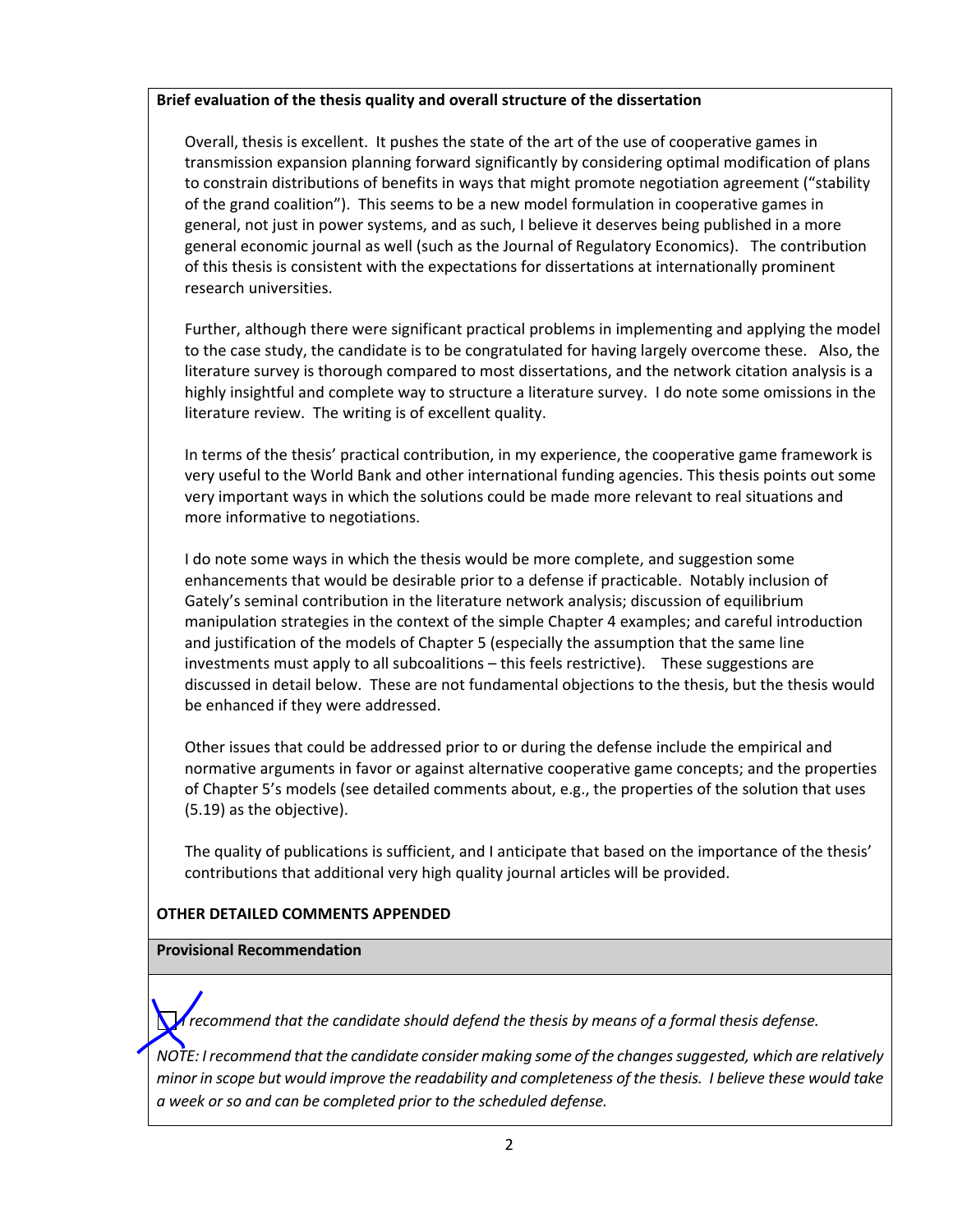*I recommend that the candidate should defend the thesis by means of a formal thesis defense only after appropriate changes would be introduced in candidate's thesis according to the recommendations of the present report*

*The thesis is not acceptable and I recommend that the candidate be exempt from the formal thesis defense* 

#### **APPENDIX: DETAILED COMMENTS:**

#### **General Contribution Comments**

"The question arises, what is the possible implementation and justification of the bilevel TEP approach for real‐world projects?" This is a very interesting question. It would be interesting to discuss the role of the World Bank and other funding agencies in steering negotiations, and what preferences they might have. They could refuse to fund a project if too many benefits are given up. The thesis does not consider the roles of such third parties (in addition to the participating countries), does the author have any suggestions/ideas to offer?

The cluster/networking method for summarizing the literature is a very interesting tool for providing a more objective way to summarize and assess what problems and methods the literature has covered. It could be useful for identifying gaps and relatively neglected problems.

Perhaps the problem is too difficult, but the discussion of manipulation in Chapter 4 feels incomplete.

- Section 4.2: This section shows the effect of unilateral manipulation, given truthtelling by the other side (Figs. 4.1a,b), and coordinated manipulation (each matches the action of the other, Fig. 4.1c). The discussion seems incomplete to me. The question is asked " what happens if one of the systems (or both of them) behave strategically and declare its supply cost function untruthfully?" The answer is incomplete, though, without an equilibrium analysis. What is the equilibrium? If we assume that players are either Nash in manipulation strategies, or believe that the other side is telling the truth when it is actually lying, an equilibrium level of manipulation for each player should be obtainable. (An assumption has to be made about whether the interconnection is itself a decision variable, and how the costs are allocated between the two players. Does the player recognize that if the benefits from the market are too low, the line won't get built? In that case, is the equilibrium perhaps at a level at which there seem to be zero apparent netbenefits (zero apparent value to the coalition, net of the line cost)? Or is there a perverse outcome where the line is not built, even though in truth it is beneficial?) Because the line is free (per the assumptions of Table 2.1), this issue doesn't come up, but this would be a good place to explicitly re‐state that assumption, and then consider what happens if the line has a positive cost and is not built if the apparent equilibrium benefits are less than the cost?
- The relationship between manipulability and the extensive literature on supply function equilibrium (SFE) models needs to be mentioned. There's a huge literature on supply functions both in general (Green and Newbery, JPE) and in the specific case where supply and demand functions are linear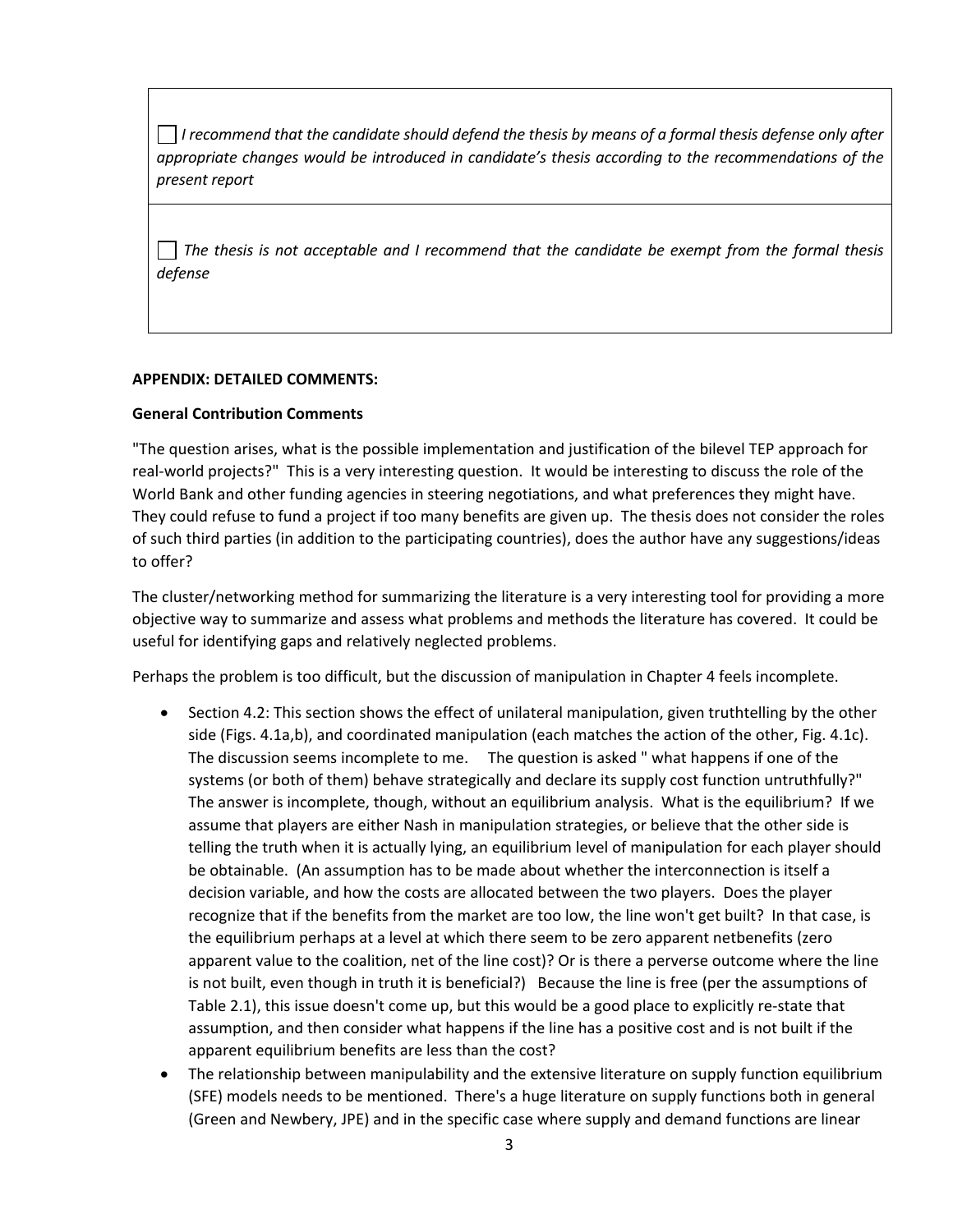(related to this example; here's an early transmission constrained case Berry et al. https://www.sciencedirect.com/science/article/pii/S0957178799000168 ; Baldick has several such papers). These models fail to consider how transmission cost allocation might be affected by deviations from true cost/benefit bidding, and so the thesis' model can be viewed as a generalization.

- So a more general equilibrium should consider both the effect on short-term spot market profits (a la Berry, Baldick etc.) and on the allocation of network costs, yes? This should be explicitly stated to be a generalization of the SFE literature. And how the equilibrium feeds back to the network design decision should be discussed. Has anyone pointed this out before, either in an electricity context, or in SFE‐type models for other markets?
- Section 4.3 (3 region case) seems incomplete in the same way.

# **Coverage of Literature**

"One of the earliest studies on mathematical programming applications in power systems planning was done by Massê and Gibrat [118]," Who first proposed having transmission capacity as a decision variable? p. 62. Pipes and bubbles formulation of the TEP‐‐When did this first appear in the literature? (See Turvey and Anderson's survey in the Bell Journal, or their book for a survey).

In game theory, Nash cooperative equilibria (nonexchangeable utility) are accorded a place in the pantheon nearly as important as cooperative equilibria with exchangeable utility. This could be stated clearly, and then the thesis should make a strong statement on why the exchangeable paradigm is used. Brief reference is made at the top of p. 7 to investments in cross-border power interconnections as a Nash bargaining game between regions. What view does the author of the thesis have of the usefulness of this work and approach?

p. 52 bottom. Which works are the closest attempts? Where does Gately fit in (manipulability)? This work seems very seminal, but is not nearly as stressed as some Generation 0 papers.

There are some relevant older power papers that are not cited. I'm not suggesting redoing the literature analysis, but perhaps the impact of older literature could be mentioned. These papers precede "Generation 0" p. 10, are they not considered in the analysis because they are not optimization‐based planning (expansion) models?

- The foundational paper is Gately, with hundreds of citations, which was published in 1974, long before Generation 0. A nod is given to it in the thesis. But I think it would be desirable to include it in the network analysis.
- 1992 Kelly and Hobbs on transmission allocation. https://www.sciencedirect.com/science/article/abs/pii/037722179290219Y

Is the network analysis supposed to be exhaustive (include all significant and well cited work), or just examples of work of each type? I notice for instance that van der Weijde's well‐cited work with me is not cited under stochastic methods on p. 17; this work was the foundation for my group's work (which is cited) later in the decade. https://www.sciencedirect.com/science/article/pii/S0140988312000436 (170 cites)

Might this indicate that there is an important issue with the citation method – that its Achilles heel is the discovery of what papers to include in the first place, and its results might depend a lot on how thorough the user is in finding those papers.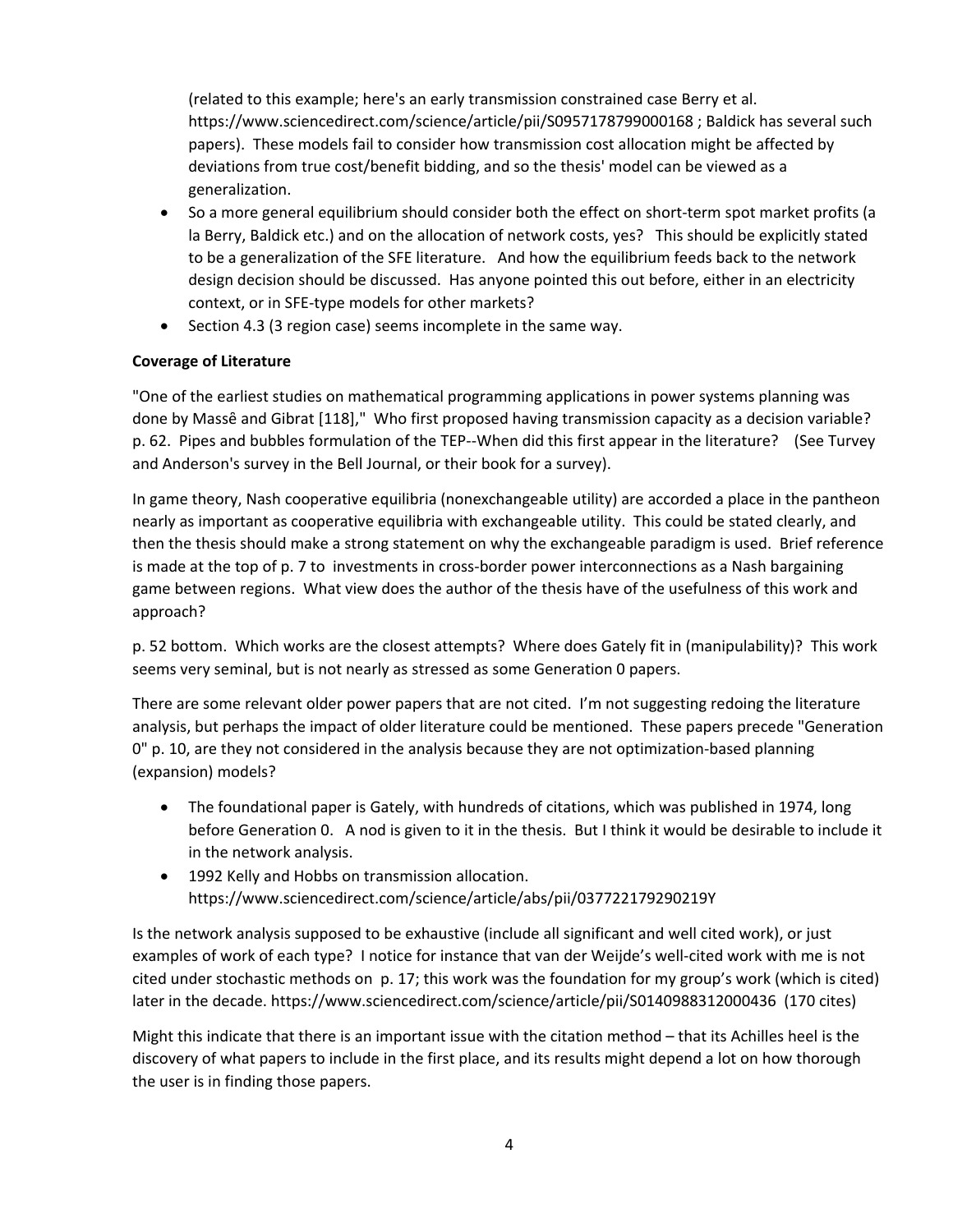p. 71. There's a lot of water resources‐related cooperative game work. Cite Peyton Young's pioneering work in using cooperative game concepts in water resources planning.

https://agupubs.onlinelibrary.wiley.com/doi/abs/10.1029/WR018i003p00463 ; recent review in https://escholarship.org/uc/item/7tt7880f and

https://link.springer.com/content/pdf/10.1007/BF00133625.pdf . Dinar, A., Dinar, S., Mckinney, D. C., & Mccaffrey, S. C. (2013). Bridges over water: Understanding transboundary water conflict, negotiation and cooperation (Vol. 11). World Scientific Publishing Company. The thesis would be improved with a discussion of whether the stability/ manipulatability concepts in the thesis have been applied in other fields. Do the applications in other fields predate power systems? Is there a literature in which cooperative game theory concepts have been embedded in infrastructure or other system planning models that use optimization outside power systems?

p. 72. Not clear why just one application is highlighted ("A relevant work was done by Lozano et al. [133], ...") What is distinctive about that? Is it just one example among dozens, or somehow exceptional?

Who first formalized cooperative games with exchangeable utility? Who invented the idea of the core of the game? (Wiki Core: "The idea of the core already appeared in the writings of Edgeworth (1881), at the time referred to as the contract curve.[1] Even if von Neumann and Morgenstern considered it an interesting concept, they only worked with zero‐sum games where the core is always empty. The modern definition of the core is due to Gillies.[2]") A paragraph should point the reader to the intellectual origins of the basic ideas upon which the thesis is built.

 p. 81 Some folks argue that the Shapley value is somehow a more desirable solution than other points in the core (in a convex game). It would be desirable if the thesis summarizes quickly the arguments for and against using the Shapley value (or other solution concept, such as the Nucleolus) as a normative concept?

 p. 109 "unfair distribution of savings and efficiency" Economists do not like the use of the term "unfair" unless it is very precisely defined, and even then they are squemish because it is a question of income distribution, not efficiency. Its use in this context should be avoided unless the thesis states explicitly that it defines a particular solution concept (e.g. Shapley) as "fair", and whenever something is said to be fair or unfair, the thesis should qualify the statement with something like "(using the Shapley value as a standard for fairness)". The thesis should then also somewhere argue why it should be used as a fairness metric, and why some other solution (nucleolus) shouldn't be.

Is there a empirical literature that tries to argue that the Shapley value is better at predicting the outcomes of negotiation than other concepts? (E.g., see the early paper by Nobel prize winner V. Smith: https://www.researchgate.net/profile/Vernon\_Smith4/publication/283463764\_Game\_Theory\_and\_Experi mental Economics/links/5639330008aed5314d221d08.pdf . Later papers: https://idp.springer.com/authorize/casa?redirect\_uri=https://link.springer.com/content/pdf/10.1007/BF00 133460.pdf and https://onlinelibrary.wiley.com/doi/pdf/10.1002/bs.3830330306 ); AN EMPIRICAL TEST OF COOPERATIVE GAME SOLUTION CONCEPTS by Michael A. Williams "This article reports the largest empirical test to date of cooperative game solution concepts with observations taken from naturally occurring markets. In contrast to some previous empirical tests of cooperative game solution concepts with observations taken from classrooms, the empirical results support the theory of the core in general and the "equal propensity to disrupt" solution concept in particular. The Shapley value and the nucleolus receive weaker empirical support". Given this "weaker support", this suggests that the thesis should warn the reader that although the Shapley and nuceolus solutions are emphasized in the thesis, this does not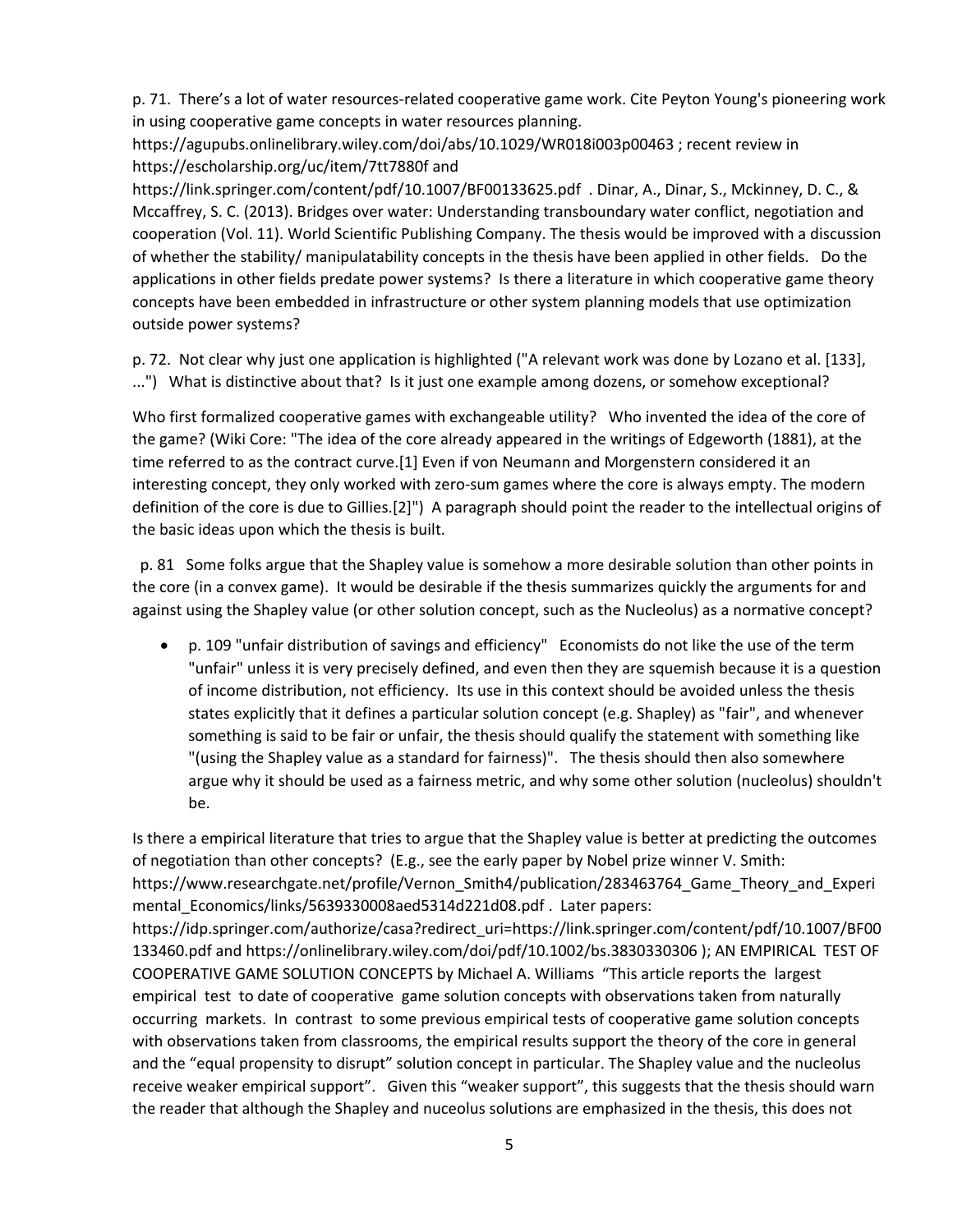mean to imply that they are strongly descriptive of actual behavior. (They might be appealed to on normative/fairness grounds, see previous comments).

p. 100 "However, to the best of the author's knowledge, no work has been done to implement manipulability analysis and Algorithmic Mechanism Design in powersystems research and transmission expansion planning". How about in other fields such as transportation, water, or other infrastructure planning?

There is no mention of FERC Order 1000 or other rules (in the EU, for instance) designed to encourage interregional cooperation (which have largely, but not completely failed). There's quite a bit of literature on these institutional aspects that could be cited.

# **Thesis Structure**

Personally, I prefer an Introduction that is on the order of 10‐20 pages, briefly introducing the problem and research questions, their importance, and summarizing the contributions and scope of the thesis (road map). The citation network analysis is 43 pages, and is a lot to go through before the reader learns about the contributions. My preference would be to have the citation network analysis be a separate chapter 2 (Chapter 1 could refer to it when describing the contributions).

- 1.2.2 -- a 43 page section needs to have an introduction and scope section (road map) before getting into the analysis itself. What questions are addressed? For instance, there's no anticipation of the analyses at the end of the section (which journals are most dominant, which authors make the most contributions, etc.).
- An example where the present ordering is a bit awkward is where the contribution of 1.2.2.2 is highlighted later (rather than before), in the last paragraph of Section 1.2.3, whereas alal the other contributions occur after Section 1.2.3.

# **Comments on Chapter 5 Model and Simple Examples**

Chapter 5 could be structured to be easier to read.

- I found that Section 5.2, which is very long, needed subsections and a structure to its discussion, especially of the results (figure 5.7 and afterwards). A road map/scope paragraph at the start to inform the reader what the section is about and what results will be discussed would be helpful.
- Section 5.1 would be clearer with a statement of the economic structure of the problem. Right now the section launches into the math without explaining the economic set up of the multilevel / Stackelberg game. (Figure 5.1 would help if presented earlier and clearly explained earlier. Figure 5.1 should show that the upper level controls just F'max, right? That could be shown by the arrow to the lower level, whose decision variables are really just the spot market generations and flows, right? This could be indicated in the figure as well for clarity. Right now 5.1 doesn't show which variables are controlled by which entities.) The subproblem is the TEP problem based upon the expressed (not truthful?) cost functions of the suppliers? Or is CG the actual cost? (So we are not explicitly calculating an equilibrium in a manipulation game, which the previous chapter hints at; instead CG is assumed?) It seems the F is a variable (5.3 is its first order condition) in the lower level. If that's so, what is the role of the upper level if not to choose F? (This can be contrasted to Sauma's framework, where the upper level chooses F subject to the spot market outcome.)
- More economic discussion is needed when making statements like "The model is able to identify expansion planning decisions in an anticipating manner," Is this anticipative in the Sauma meaning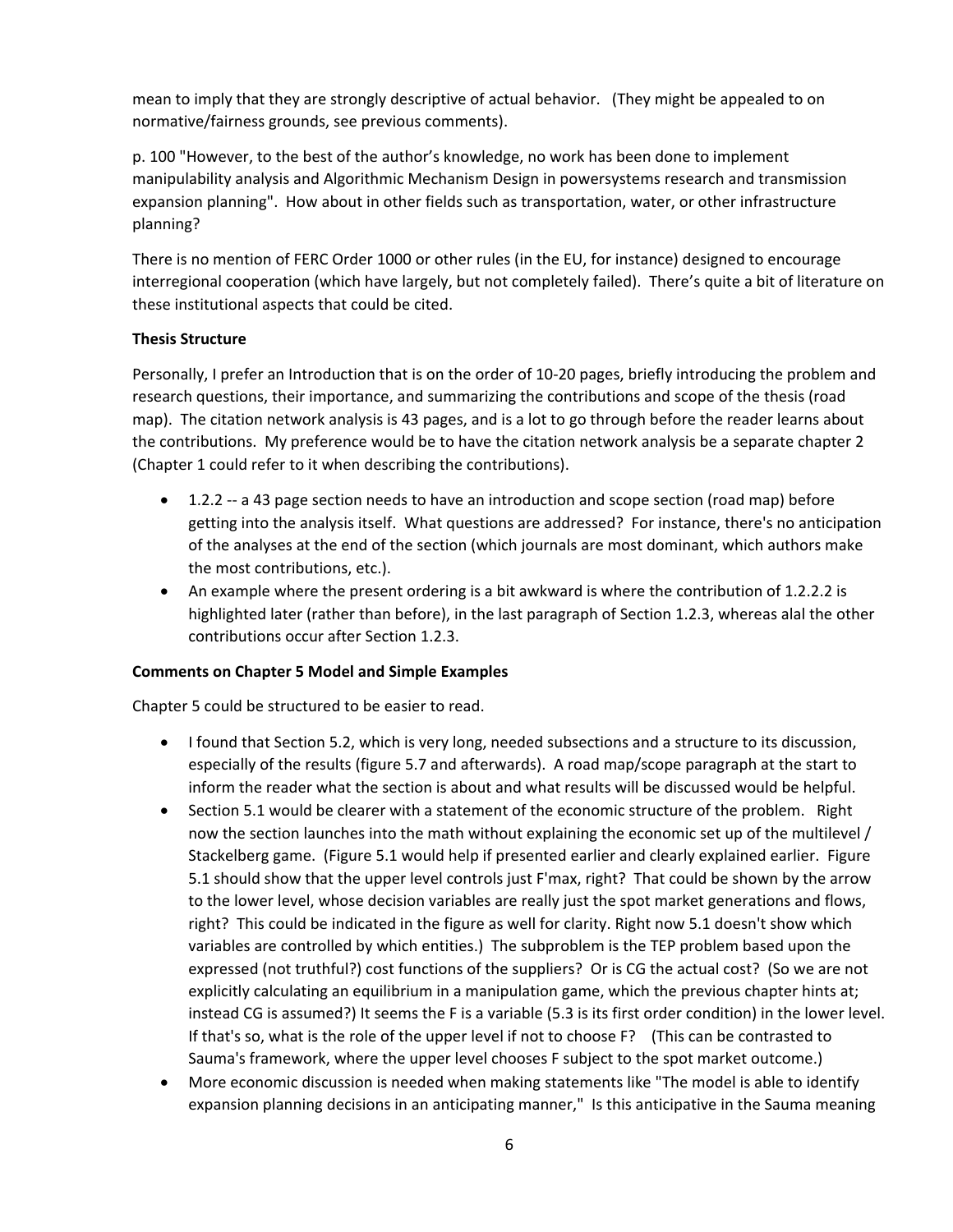of the word? What precisely is being anticipated? Not manipulation, just the spot market solutions for each subcoalition?

 Or does the upper level indeed choose F by choosing F'\_max? (This is not clear in the beginning of this section) Is that what is meant by "In such cases, our formulation allows changing the characteristic function solely by tuning the limits of the capacity investment decisions". If so, please state that explicitly.

p. 111 "Specifically, we consider the optimization of planning decisions constrained by the maximum surpluses among the players" That vague statement is of course made more precise mathematically later, but I think it would be a more useful introduction if elaborated on more here. What type of constraint? Upper bound on the maximum surplus? Lower bound? What solution concept or other idea from an earlier chapter is being applied?

 "Namely, it forbids changing lines capacity limits in one of the scenarios while not applying the same limits to other scenarios." I don't understand why this is necessary. Let's say that there are three players A,B,C, and three possible lines A-B, B-C, A-C. For subcoalition {A,B}, wouldn't the only line that could be built be A-B, and why should it be constrained to be the same capacity as in the grand coalition? B‐C and A‐C would be zero necessarily in that subcoalition, which might be different from grand coalition solution. Also, the more general case would have different manipulations of CG for different subcoalitions. This also does not seem to be considered.

 Does use of (5.19) guarantee the overall surplus maximizing solution if there are no profit constraints? I.e., choosing F'max to maximize the sum of surpluses across sc will also maximize the surplus in the grand coalition? I would like to see a proof of that.

p. 118: "The resulting game has a nonempty Core" Can the thesis give some intuition as to why a nonconvexity arises? Is it due to the quadratic (but convex) supply cost functions, or? Some intuition would be nice.

"(3.9% cost decrease from 255 975 to 246 045.2 \$/h)." Would be helpful if a footnote or the title in Tables 5.2 and 5.3 highlight the cost of optimal plan, and the savings (rather than just burying it in the text).

Are there other parameterizations or other profit constraints for the four region model that result in no solution for 5.3? (Maybe it is impossible in some cases for all parties to benefit equally). Please discuss these economic questions.

I'm missing something: Table 5.2 has an equal sharing solution. So why does the imposition of an equal sharing constraint result in a lower benefit for the grand coalition (Table 5.3) and a lower equal share result? Is it because the model in 5.2 assumes a Shapley value , and the equal sharing solution is just calculated ex post, but wouldn't be a feasible solution somehow? (I.e., because one would need side payments that are somehow infeasible?) Or is it because equal sharing in Table 5.2 is not imposed within all subcoalitions, but is imposed in Table 5.3's solution? This is not clear.

At any rate there is money left on the table if the equal share solution from Table 5.3 is implemented instead of Table 5.2's solution. Can't side payments be arranged such that Table 5.2's solution would be acceptable?

Section 5.3. One might summarize the conclusion of this section as: if you build a suboptimal system, there are fewer benefits, as well as fewer costs to allocate. With a smaller pie to fight over, the incentive to lie is less. This is not surprising, and stated this way seems trivial. Can the thesis explain why this is not trivial?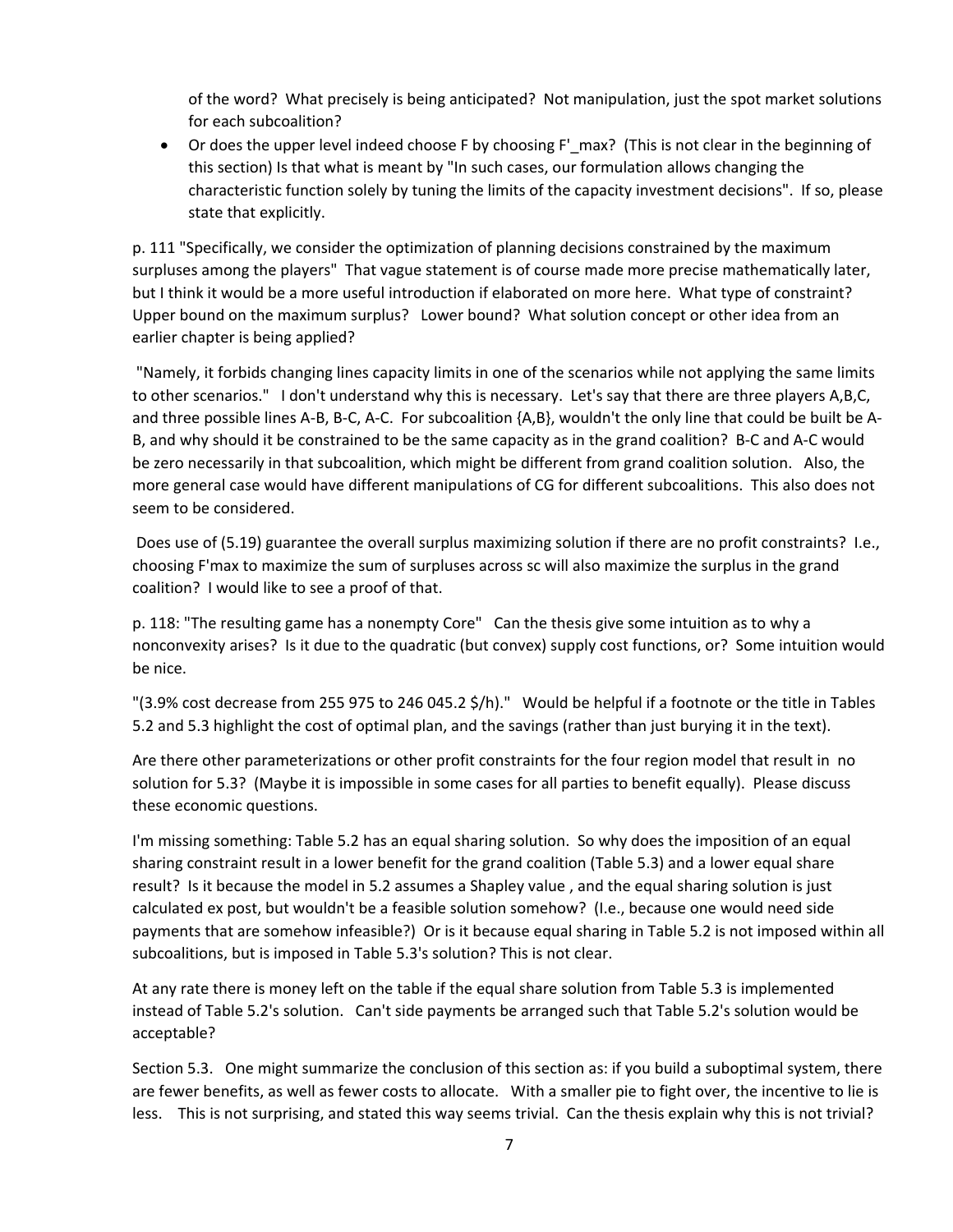For instance, is the scope for manipulation reduced much more (proportionally) than the reduction in net benefits (about 1/3, from 4800 to ~3200)? If the scope for manipulation is reduced roughly in proportion to the net benefits, this is not surprising. Then why not argue that we could eliminate all scope for manipulation by imposing constraints that ensure that nothing is built (zero benefits, zero scope for manipulation). In future work, it would be interesting to show a graph of some index of manipulability vs net benefits for a variety of solutions that might be generated by the imposition of the type of constraints imposed. Is this graph concave, linear, or?

## **Other Comments**

Section 2.1. "evaluate optimal power flows from systems with lower prices towards systems with higher prices, subject to transmission constraints." (Similar statement made on p. 64) See Wu and Oren https://oren.ieor.berkeley.edu/pubs/folk96.pdf; flows can be from high priced nodes to low priced nodes in linearized DC networks. This intuition only applies, strictly speaking, to "pipes and bubbles" models.

Some English/typographic issues: p. 4"The development of TEP algorithms remains an actual research direction for several decades."... refers to past or future? p. 8 "also highlighted the value of cooperation of transmission planners" would be better phrasing. p. 9: "The issues of transmission lines investors incentivization were further discussed in [50]" (awkward). Fig. 1.5, the y axis mislabelled as "per year" ‐‐ should just be cumulative number of publications. p. 48 insert "and" before A.J. Conejo, and before "S. Lehnhoff". p 50. "most contributed authors." Correct English is "most published authors." Reference [163]: Capitalize "Ministry". Not clear why some references italicized, and others not (p. 7) (Contreras and Wu). Before (5.13), "use the maximum surpluses among players" -- more precise would be "the maximum individual player surplus among players" Footnotes should follow punctuation (.4, not 4., p. 115). p. 114. Sometimes an extra line of space appears between paragraphs (after "...‐(3.31)", top of page). These should be taken out for consistency. p. 120 "that there exists a severe imbalance in player's positions in the cooperation." Should be "the players' positions"

p. 63, Figure 2.3 is referred to, but the figure doesn't appear until p. 69. Good form puts the figure on the page that the first reference is made, or on the following page. Otherwise, the reader has to hunt.

p. 61. With inelastic demand (perhaps with a VOLL), the total surplus (including consumer surplus) and the total cost metrics yield the same rank ordering of solutions for each player (the difference in their cost = ‐ 1\*difference in their surplus). (I'm assuming price doesn't reach VOLL and that no rationing occurs.) As a result, surpluses can be calculated as a difference from a base (say no interconnectionn solution). Consumer surplus changes = ‐1\*changes in payments. I think the statement "It is worth mentioning that we do not include consumer surplus in our analysis" is a bit misleading because it seems to imply that its omission will somehow change the analysis in this, the inelastic case. It doesn't.

The TEP problem -- need to mention limitations in addition to omission of the voltage law. In particular, transmission capacity is treated as a continuous variable with a linear cost. In Chapter 5, the thesis should mention (in association with (5.1)‐(5.5)) that this is necessary for use of the KKT conditions. The limitations of this assumption (lines come in discrete voltages, there are fixed costs of acquiring the right‐of‐way, there are economies of scale-- twice the capacity doesn't cost twice as much due both to voltage increases and the ability to have multicircuit towers, etc.)

 p. 89 "The question arises, which criterion of cooperation is more appropriate than the others? We believe that for consistency with the TEP approach, allocation based on the costs is the preferable one. Moreover, we want to avoid situations where some players may be allocated negative values, as it happens for the